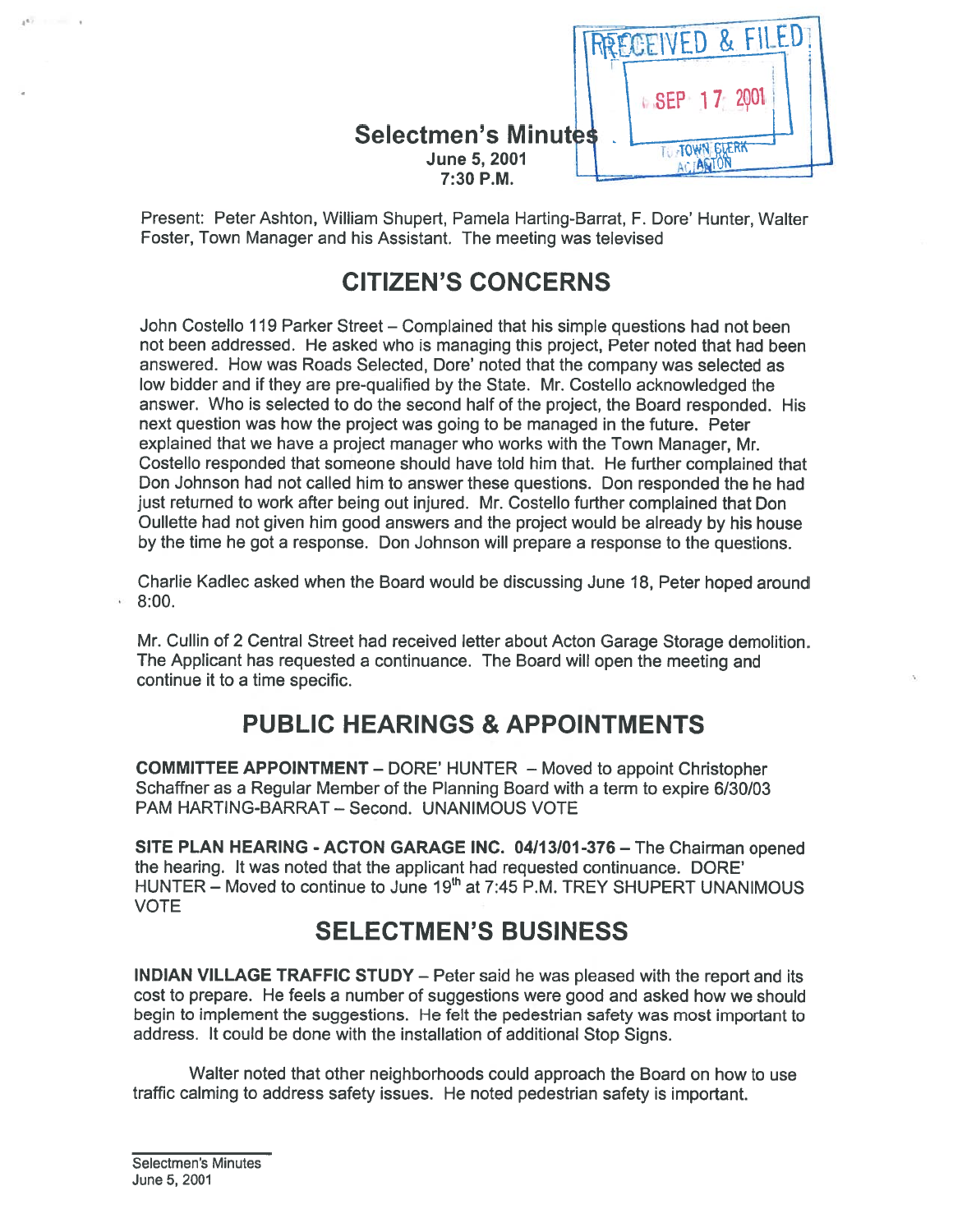Pam asked if <sup>a</sup> berm could be placed on at least Seneca. Don will look into the possibility, however he thought that there might be <sup>a</sup> draw back as berms hold in the rain water and drainage might be needed.

The next step is to ge<sup>t</sup> specific action items to begin. Don said he would work with staff and come back with what they can do. Peter asked why they wanted to remove two children signs. Pam thought that is was because there was so much signage in the village and felt that people become accustom to it and felt perhaps they could be relocated.

#### SPECIAL TOWN MEETING

Dore' updated the Steering Committees consensus to suppor<sup>t</sup> the \$150,000 appropriation. Dore' said we want to move forward and need professional assistance. He said that they want to move forward to <sup>a</sup> January Special Town Meeting for the full costs. Peter is now <sup>a</sup> member of the EMS Task Force and the issue was discussed about whether or not to go forward with the full funding with the coordinated plan. They felt it was important. Peter said he was indifferent on funding, he noted he could make an argument of either source. He was interested in finding out why the Fin Com voted to use Stabilization. Dore' noted he felt we should take it out of free cash and continue to build up Stabilization. However, Dore' noted we asked for the Fin Corn's advice and we should take their advice to use Stabilization. DORE' HUNTER — Moved to make the motion at town meeting with the flexibility to use the Stabilization Fund. PAM HARTING BARRAT — Second. The motion was withdrawn at this time until more information.

Walter asked about Stabilization vs. Free Cash and he is reluctant to do it with out more information and fiscal sense.

Pam asked for clarification as to <sup>a</sup> precedent on the use of Stabilization Fund? No one could remember using it. Don was asked his opinion. He felt the bar is too high by using the Stabilization fund with the 2/3 vote. He felt it should be used when borrowing for capital items. He felt that taking it from Free cash would have <sup>a</sup> minimum affect. He felt stabilization would not likely be replenished in the near future.

Pam wanted to consider the impact of stabilization vs free cash after hearing the Manager's thought.

The Board will address this on Tuesday June  $12<sup>th</sup>$  at 7:00 P.M.

It was decided to send <sup>a</sup> letter to the Beacon updating everyone on the status of the project and urging support.

**STM APPROPRIATION** - John reported that the Finance Committee had just begun their debate on whether an appropriation should be made. They just finished their debate that if the appropriation is made it should come out of Stabilization.

#### OTHER BUSINESS

Pam spoke about <sup>a</sup> Land Reuse conference she attended. She spoke about possible traffic calming for route 2A.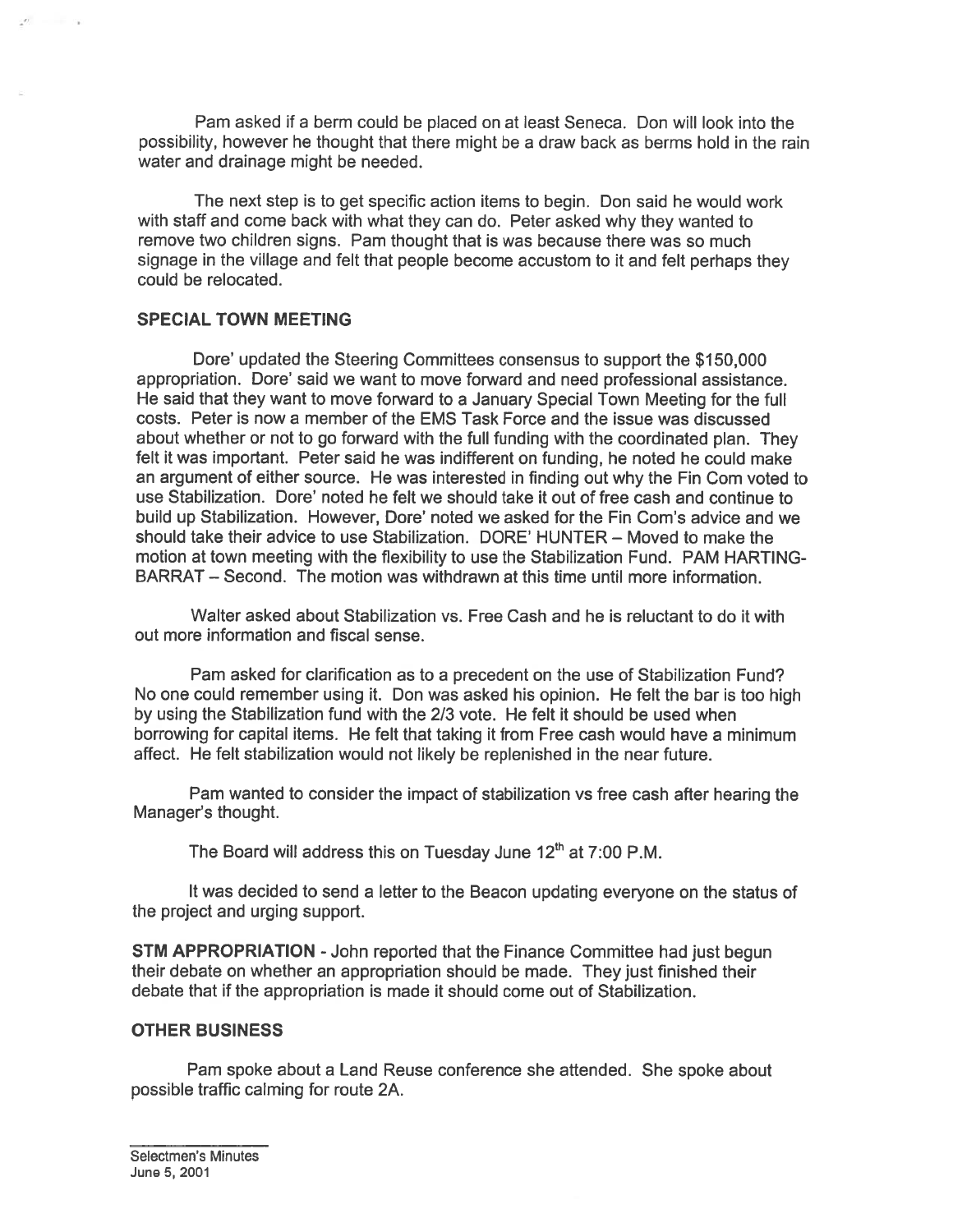Dote' spoke about his reworking of the Town Manager's review form.

Peter spoke about the East Acton committee memo to us asking for staff time to develop <sup>a</sup> small park at Concord Road at 2A. Peter said he had no problem if it did not require funding and staff suppor<sup>t</sup> as long as we could continue to do what we need done. Walter felt that maybe we could get Boy Scouts or other volunteers to do the clean up. Peter will send a letter back with the board's thoughts.

#### CONSENT AGENDA

DORE' HUNTER — Moved to approve. PAM HARTING-BARRAT — Second. UNANIMOUS VOTE.

#### TOWN MANAGER'S REPORT

## EXECUTIVE SESSION

Christine Joyce Clerk 8.14.01

Date

Christine Joyce Clerk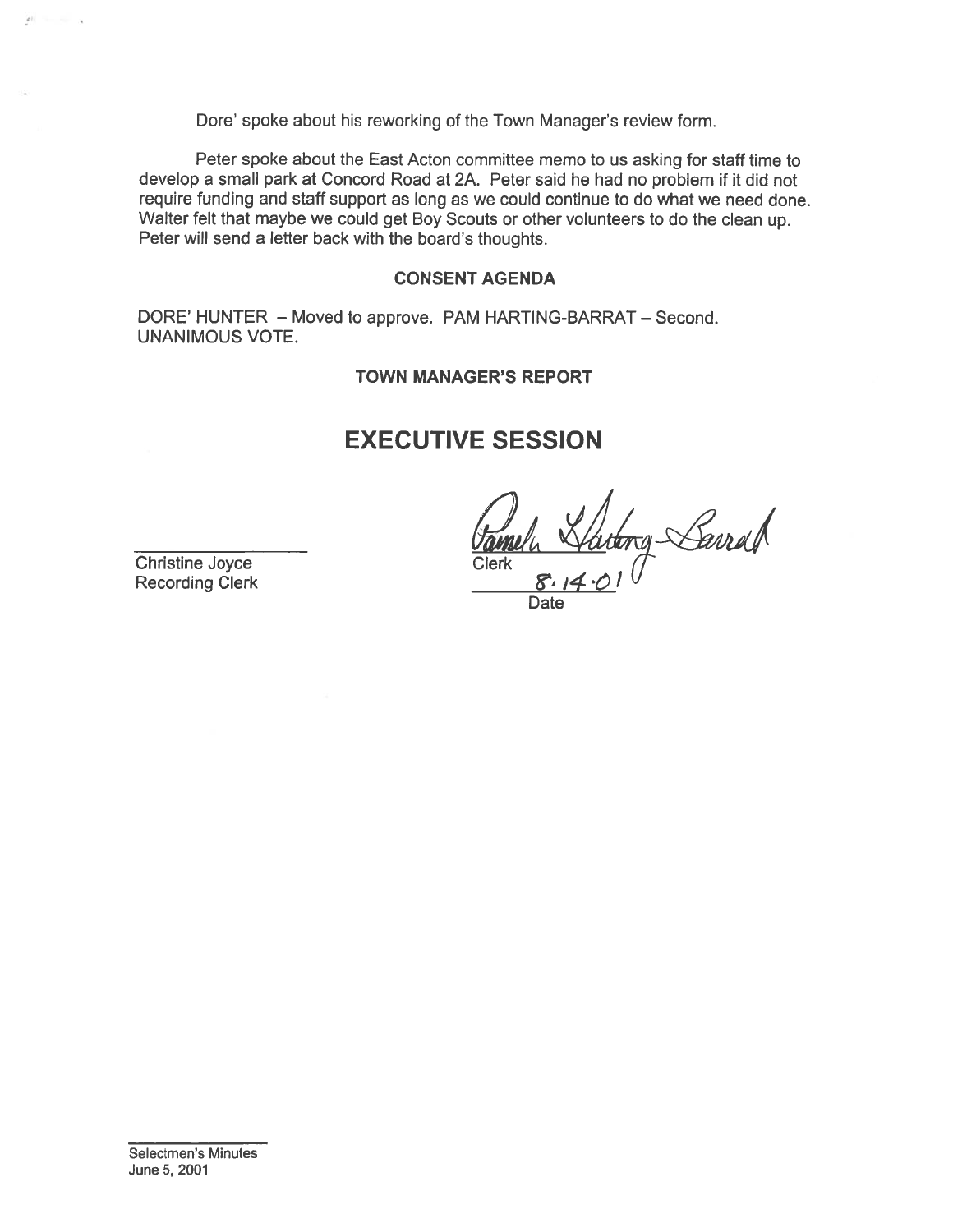June 1,2001

TO: Board of Selectmen

 $P = -1$ 

FROM: Peter Ashton, Chairman

SUBJECT: Selectmen's Report

### June 5, 2001

## AT THE MEMORIAL LIBRARY CONFERENCE ROOM

### I. CITIZEN'S CONCERNS

### II. PUBLIC HEARINGS & APPOINTMENTS

- 1. 7:33 COMMITTEE APPOINTMENT PLANNING BOARD Christopher Schaffner Enclosed please find Mr. Schaffner's volunteer form. Mr. Schaffner is interviewing for elevation to full membership to fill the unexpired term of Christopher Tolley, for <sup>a</sup> term to expire June 30, 2003.
- 2. 7:35 SITE PLAN #04113101 376, 9-13 RAILROAD STREET Enclosed <sup>p</sup>lease find <sup>a</sup> reques<sup>t</sup> from the applicant for <sup>a</sup> continuance to June 19, 2001, at 7:45 PM.

#### III. SELECTMEN'S BUSINESS

3. INDIAN VILLAGE TRAFFIC STUDY — The Chairman has asked that Board members be prepare<sup>d</sup> to discuss the Indian Village Traffic Study which you recently received.

4. SPECIAL TOWN MEETING DISCUSSION - The Board will discuss the amount to be appropriated at the upcoming Special Town Meeting and the source of the funds.

5. OTHER BUSINESS

### IV CONSENT AGENDA

6. ACCEPT GIFT – Enclosed please find a request from the West Acton Library to accept <sup>a</sup> gift in memory of Phyllis Span.

7. APPROVAL OF MEDICARE AMBULANCE RATES - Enclosed please find staff's recommendation for Medicare Ambulance Fees for Board action.

8. FIRE ALARM REVOLVING FUND - Enclosed please find a request from the Fire Chief to increase the authorized appropriation.

### V. TOWN MANAGER'S REPORT

1 1